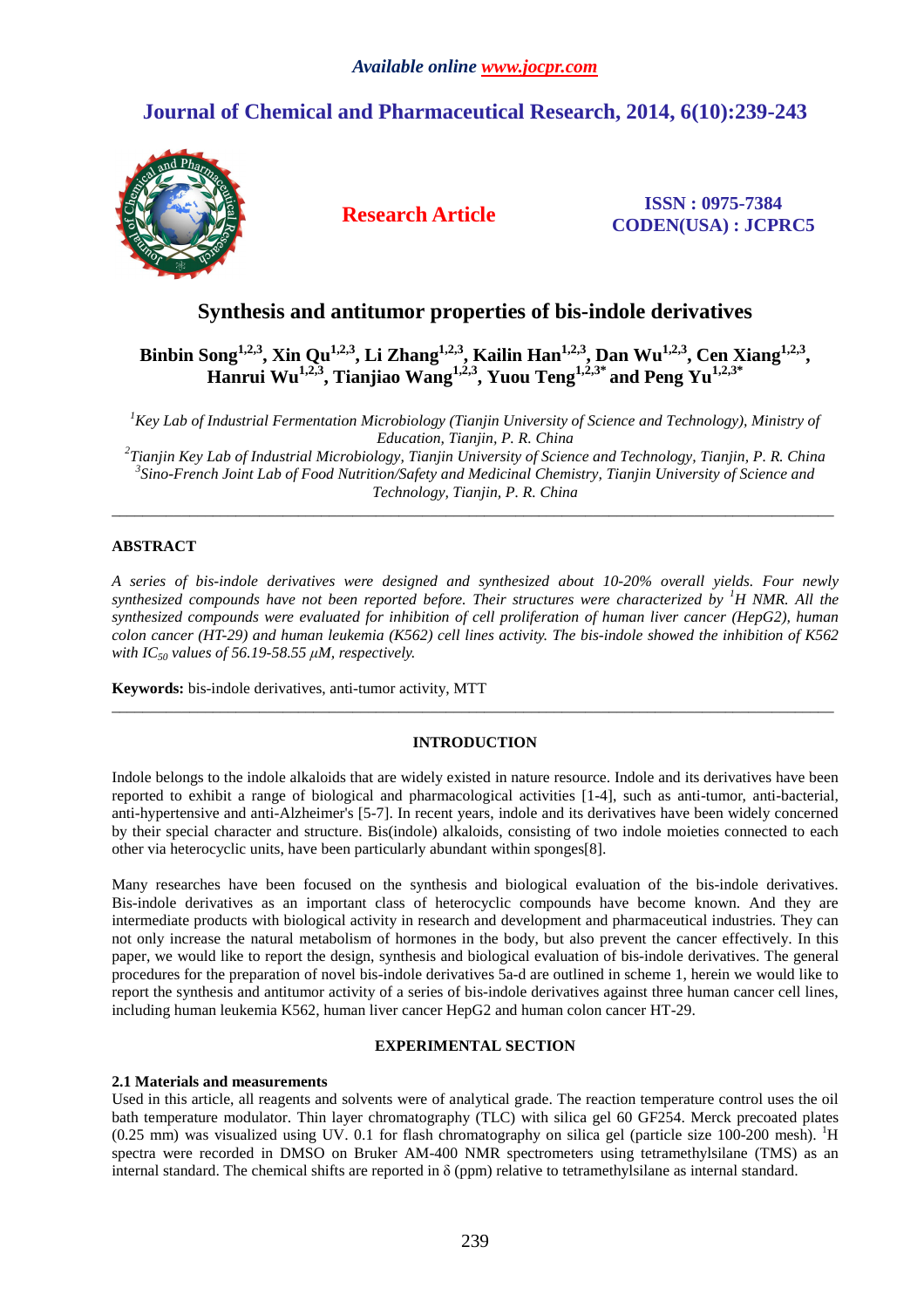#### **2.2 Synthesis route of Bis-indole derivatives**



*\_\_\_\_\_\_\_\_\_\_\_\_\_\_\_\_\_\_\_\_\_\_\_\_\_\_\_\_\_\_\_\_\_\_\_\_\_\_\_\_\_\_\_\_\_\_\_\_\_\_\_\_\_\_\_\_\_\_\_\_\_\_\_\_\_\_\_\_\_\_\_\_\_\_\_\_\_\_*

**Fig 1: synthesis route of Bis-indole derivatives** 

Reagents and conditions: (i) AlCl<sub>3</sub>, CH<sub>2</sub>Cl<sub>2</sub>, Ethyl oxalyl monochloride, 35 °C, 4 h; (ii) NH<sub>2</sub>NH<sub>2</sub>·H<sub>2</sub>O, Ethanol, KOH, 65 °C, 2 h; (iii) Et<sub>3</sub>N, THF, *Benzylamine, r.t., 1.5 h; (iv) Bismuth(III) trifluoromethanesulfonate, Benzaldehyde, CH3CN, 35* ℃*, 3 h.* 

#### **2.2.1 3,3'-(2,2'-(phenylmethylene)bis(1H-indole-3,2-diyl))bis(N-benzylpropanamide) (5a)**

To a solution of indole (13.80 g, 0.10 mol) in DCM was added AlCl<sub>3</sub> (14.70 g, 0.11 mol) and Ethyl oxalyl monochloride (15.00 g, 0.11 mol) below 0 ℃. After complete addition, the reaction was stirred under reflux for 6 h. The reaction mixture was quenched with  $H_2O$  (100 mL). The solids were collected and filtrated to afford ethyl 3-(1H-indol-3-yl)-3-oxopropanoate (20.81 g, yield 87%).

To a solution of ethyl 3-(1H-indol-3-yl)-3-oxopropanoate (17.90 g, 75 mmol) in ethanol was added 85% NH<sub>2</sub>·H<sub>2</sub>O (22.10 g, 37.50 mmol) and KOH (12.60 g, 22.50 mmol) below 20 ℃. After complete addition, the reaction was stirred under reflux for 4 h. The reaction mixture was poured into 6 M HCl and the precipitate collected and washed with water. The product was a white solid (10.80 g, 73%).

To a solution of 3-(1H-indol-3-yl)propanoic acid (0.50 g, 2.64 mmol) in dry THF was added triethylamine (1.10 mL, 7.93 mmol), chloroformates (0.26 mL, 2.77 mmol) and benzylamine (0.58 ml,5.29 mmol) below 0℃. After complete addition, the reaction was stirred at 35℃ for 2 h. The reaction mixture was poured into 50 mL of ice water and extracted the mixture with dichloromethane three times. The combined organic layers were dried over  $MgSO<sub>4</sub>$ , filtered and the ether removed. Further purification was performed with silica gel chromatography using PE:EA (15:1-5:1) as the eluent to afford N-benzyl-3-(1H-indol-3-yl)propanamide (0.57 g, 78%).[9,10]

To a solution of N-benzyl-3-(1H-indol-3-yl)propanamide (0.10 g, 0.38 mmol) in CH<sub>3</sub>CN was added Bismuth(III) trifluoromethanesulfonate (94.30 mg, 0.14 mmol) and benzaldehyde (88.60 mg,0.84 mmol) below 0℃. After complete addition, the reaction was stirred at 35℃ for 3 h. The reaction mixture was poured into 50 mL of ice water and extracted the mixture with dichloromethane three times. The combined organic layers were dried over MgSO4, filtered and the ether removed. Further purification was performed with silica gel chromatography using PE:EA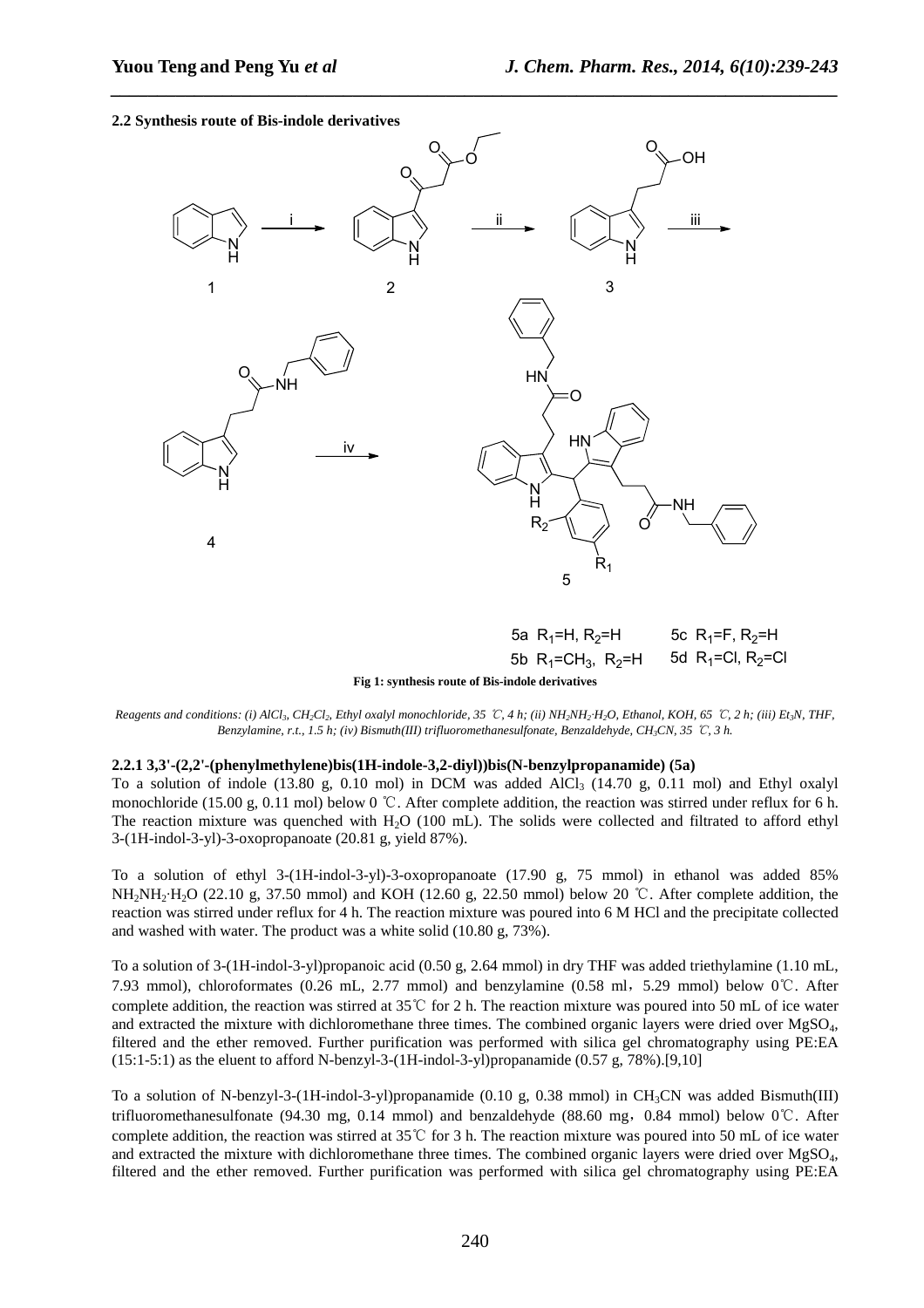(10:1-4:1) as the eluent to afford the title compound **5a** (0.14 g, 60%).

### **2.2.2 3,3'-(2,2'-(p-tolylmethylene)bis(1H-indole-3,2-diyl))bis(N-benzylpropanamide) (5b)**

To a solution of N-benzyl-3-(1H-indol-3-yl)propanamide (0.10 g, 0.38 mmol) in CH<sub>3</sub>CN was added Bismuth(III) trifluoromethanesulfonate (94.30 mg, 0.14 mmol) and p-Tolualdehyde (0.10 g, 0.84 mmol) below 0℃. After complete addition, the reaction was stirred at 35℃ for 3 h. The reaction mixture was poured into 50 mL of ice water and extracted the mixture with dichloromethane three times. The combined organic layers were dried over MgSO<sub>4</sub>, filtered and the ether removed. Further purification was performed with silica gel chromatography using PE:EA (10:1-3:1) as the eluent to afford the title compound **5b** (0.12 g, 52%).

*\_\_\_\_\_\_\_\_\_\_\_\_\_\_\_\_\_\_\_\_\_\_\_\_\_\_\_\_\_\_\_\_\_\_\_\_\_\_\_\_\_\_\_\_\_\_\_\_\_\_\_\_\_\_\_\_\_\_\_\_\_\_\_\_\_\_\_\_\_\_\_\_\_\_\_\_\_\_*

#### **2.2.3 3,3'-(2,2'-((4-fluorophenyl)methylene)bis(1H-indole-3,2-diyl))bis(N-benzylpropanamide) (5c)**

To a solution of N-benzyl-3-(1H-indol-3-yl)propanamide (0.10 g, 0.38 mmol) in CH<sub>3</sub>CN was added Bismuth(III) trifluoromethanesulfonate (94.30 mg, 0.14 mmol) and 4-Fluorobenzaldehyde (0.10g, 0.84 mmol) below 0℃. After complete addition, the reaction was stirred at 35℃ for 3 h. The reaction mixture was poured into 50 mL of ice water and extracted the mixture with dichloromethane three times. The combined organic layers were dried over MgSO4, filtered and the ether removed. Further purification was performed with silica gel chromatography using PE:EA (10:1-5:1) as the eluent to afford the title compound **5c** (0.10 g, 43%).

# **2.2.4 3,3'-(2,2'-((2,4-dichlorophenyl)methylene)bis(1H-indole-3,2-diyl))bis(N-benzylpropanamide) (5d)**

To a solution of N-benzyl-3-(1H-indol-3-yl)propanamide (0.10 g, 0.38 mmol) in CH<sub>3</sub>CN was added Bismuth(III) trifluoromethanesulfonate (94.30 mg, 0.14 mmol) and 2,4-dichlorobenzaldehyde (1.47 g, 0.84 mmol) below 0℃. After complete addition, the reaction was stirred at 35℃ for 3 h. The reaction mixture was poured into 50 mL of ice water and extracted the mixture with dichloromethane three times. The combined organic layers were dried over MgSO4, filtered and the ether removed. Further purification was performed with silica gel chromatography using PE:EA (10:1-2:1) as the eluent to afford the title compound **5d** (0.15 g, 60%).

#### **2.3 Biological assay.**

The cell lines HepG2, HT-29 and K562 were plated in 96-well plates at a density of  $5 \times 10^3$  cells per well and cultured at  $37^{\circ}$  in 5% CO<sub>2</sub> for 2 h (suspension cells) or 24 h (attached cell). Cells were treated with different concentrations of compounds and incubated at 37 °C for an additional 48 h. MTT assay was performed using Thermo microplate reader. The DMSO-treated controls were calculated as a cell viability value of 100%. The IC $_{50}$ values were obtained by nonlinear regression using GraphPad Prism 4.0.  $IC_{50}$  measurements for each compound were done three times.

#### **RESULTS AND DISCUSSION**

# **3.1 Characterize isatin derivatives by <sup>1</sup>H NMR.**

# **3.1.1 3,3'-(2,2'-(phenylmethylene)bis(1H-indole-3,2-diyl))bis(N-benzylpropanamide) (5a)**

<sup>1</sup>H NMR (400 MHz, DMSO): δ/ppm 2.43 (t, J=6.8 Hz, 4H), 2.90-2.98 (m, 2H), 3.02-3.09 (m, 2H), 4.19 (d, J=6.0 Hz, 4H), 6.22 (s, 1H), 6.94-7.05 (m, 6H), 7.13 (d, J=7.2 Hz, 4H), 7.17-7.32(m, 11H), 7.52(d, J=7.6Hz, 2H), 8.29(t, J=5.8Hz, 2H), 10.45 (s, 2H).

#### **3.1.2 3,3'-(2,2'-(p-tolylmethylene)bis(1H-indole-3,2-diyl))bis(N-benzylpropanamide) (5b)**

<sup>1</sup>H NMR (400 MHz, DMSO): δ/ppm 2.26 (s, 3H),2.42 (t, J=6.8 Hz, 4H), 2.87-2.98 (m, 2H), 3.01-3.09 (m, 2H), 4.19 (d, J=6.0 Hz, 4H), 6.16 (s, 1H), 6.94-7.05 (m, 6H), 7.13 (d, J=7.2 Hz, 4H), 7.17-7.32 (m, 11H), 7.52 (d, J=7.6Hz, 2H), 8.27 (t, J=5.8Hz, 2H), 10.39 (s, 2H).

#### **3.1.3 3,3'-(2,2'-((4-fluorophenyl)methylene)bis(1H-indole-3,2-diyl))bis(N-benzylpropanamide) (5c)**

<sup>1</sup>H NMR (400 MHz, DMSO):  $\delta$ /ppm 2.43 (t, J=6.8 Hz, 4H), 2.90-2.98 (m, 2H), 3.02-3.09 (m, 2H), 4.19 (d, J=6.0 Hz, 4H), 6.41 (s, 1H), 6.94-7.13 (m, 12H), 7.17-7.26 (m, 6H), 7.31 (d, J=7.6 Hz, 2H), 7.52 (d, J=8.8 Hz, 2H), 8.29 (t, J=5.8Hz, 2H), 10.42 (s, 2H).

#### **3.1.4 3,3'-(2,2'-((2,4-dichlorophenyl)methylene)bis(1H-indole-3,2-diyl))bis(N-benzylpropanamide) (5d)**

<sup>1</sup>H NMR (400 MHz, DMSO): δ/ppm 2.31-2.35 (t, J=14.4 Hz, 4H), 2.75-2.86 (m, 4H), 4.18 (d, J=6.0 Hz, 4H), 6.35 (s, 1H), 6.96-7.19 (m, 9H), 7.21-7.37 (m, 8H), 7.38-7.40 (d, J=8.0 Hz, 1H), 7.52-7.54 (d, J=8.0 Hz, 2H), 7.64 (s, 1H), 8.20-8.23 (t, J=5.6 Hz, 2H), 10.44 (s, 2H).

#### **3.2 Anticancer activity assay.**

The newly prepared bis-indole **5a**-**5d** were evaluated for their in vitro cytotoxic effects against human leukemia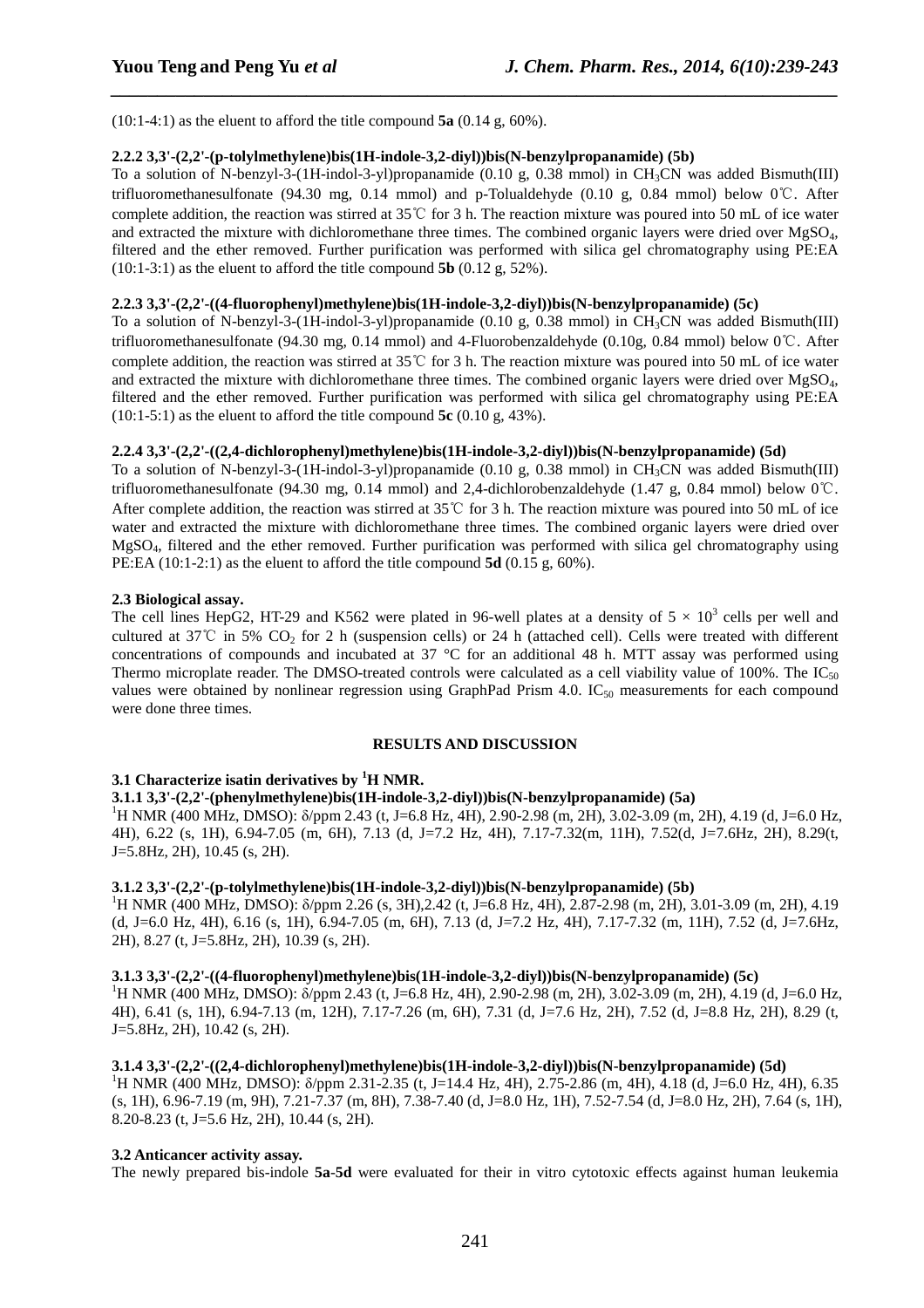K562, human liver cancer HepG2, and human colon cancer HT-29 cell lines by the standard MTT (3-(4,5-dimethylthiazol-2-yl)-2,5-diphenyl tetrazolium bromide) assay with Camptothecin (CPT) as the positive control. The preliminary results were summarized in Table 1.

*\_\_\_\_\_\_\_\_\_\_\_\_\_\_\_\_\_\_\_\_\_\_\_\_\_\_\_\_\_\_\_\_\_\_\_\_\_\_\_\_\_\_\_\_\_\_\_\_\_\_\_\_\_\_\_\_\_\_\_\_\_\_\_\_\_\_\_\_\_\_\_\_\_\_\_\_\_\_*

Among all the screened compounds, **5a**, **5b**, **5c**, and **5d** showed weaker potency against human liver cancer HepG2, and human colon cancer HT-29 cell lines (Table 1). Compounds **5a**-**5d** exhibited moderate activities against human leukemia K562. These interesting results might be used to develop novel bis-indole for potential therapy human leukemia agents. Among, compounds 5a and 5c exhibited better anticancer activity, with the IC<sub>50</sub> values of 56.91 µM and 58.55 µM, against cancer cell lines K562. The data suggested that the presence of electron withdrawing groups on the phenyl ring be able to improve anticancer activity.

|                | Structure                     | $IC_{50} (\mu M)$ |        |              |
|----------------|-------------------------------|-------------------|--------|--------------|
| Compd.         |                               | K562              | HepG2  | <b>HT-29</b> |
| <b>CPT</b>     | O<br>ÓНÒ                      | 0.007             | 0.05   | 0.2          |
| 5a             | HŃ<br>$\geq$<br>HN<br>H<br>Ő  | 56.19             | >100   | >100         |
| 5 <sub>b</sub> | НŃ<br>O<br>HN<br>Ŀ<br>ŃH      | >100              | >100   | >100         |
| 5c             | нŃ<br>O<br>HN<br>н<br>ő<br>ŃH | 58.55             | >100   | >100         |
| ${\bf 5d}$     | HŃ,<br>O<br>HN<br>8<br>å      | $>100$            | $>100$ | >100         |
|                | c                             |                   |        |              |

#### **Table 1 Bis-indole derivatives for the inhibition of tumor cells**

#### **CONCLUSION**

A series of bis-indole derivatives have been designed and synthesized as potential cytotoxic agents. The result indicated that four newly synthesized compounds exhibited good cytotoxic activities. Especially, the most potent compounds **5a** and **5c** also showed higher cytotoxic activities against the K562 cell line, which is characterized by IC<sub>50</sub> values of 56.91  $\mu$ M and 58.55  $\mu$ M. The lead compounds emerging with the most potent antitumor activity in this study (such as **5a** and **5c**) will be further structurally modified towards the discovery of a compound with optimal anticancer activities.

#### **Acknowledgments**

The authors sincerely thank the financial support from the National Natural Science Foundation of China (31301142), the International Science & Technology Cooperation Program of China (2013DFA31160) and the Ministry of Education Changjiang Scholars and Innovative Research Team Development Plan (IRT1166).

#### **REFERENCES**

[1] AS Deshpande; SN Chamle; MV Yadav; AD Sagar, *J Chem Pharm Res.*, **2014**, 6(7),144-150. [2]Y Zhou; B Shi; KL Han; QN Guo; Y Yang; BB Song; YO Teng; P Yu, *J Chem Pharm Res.*,**2013**, 5(12),1024-1028.